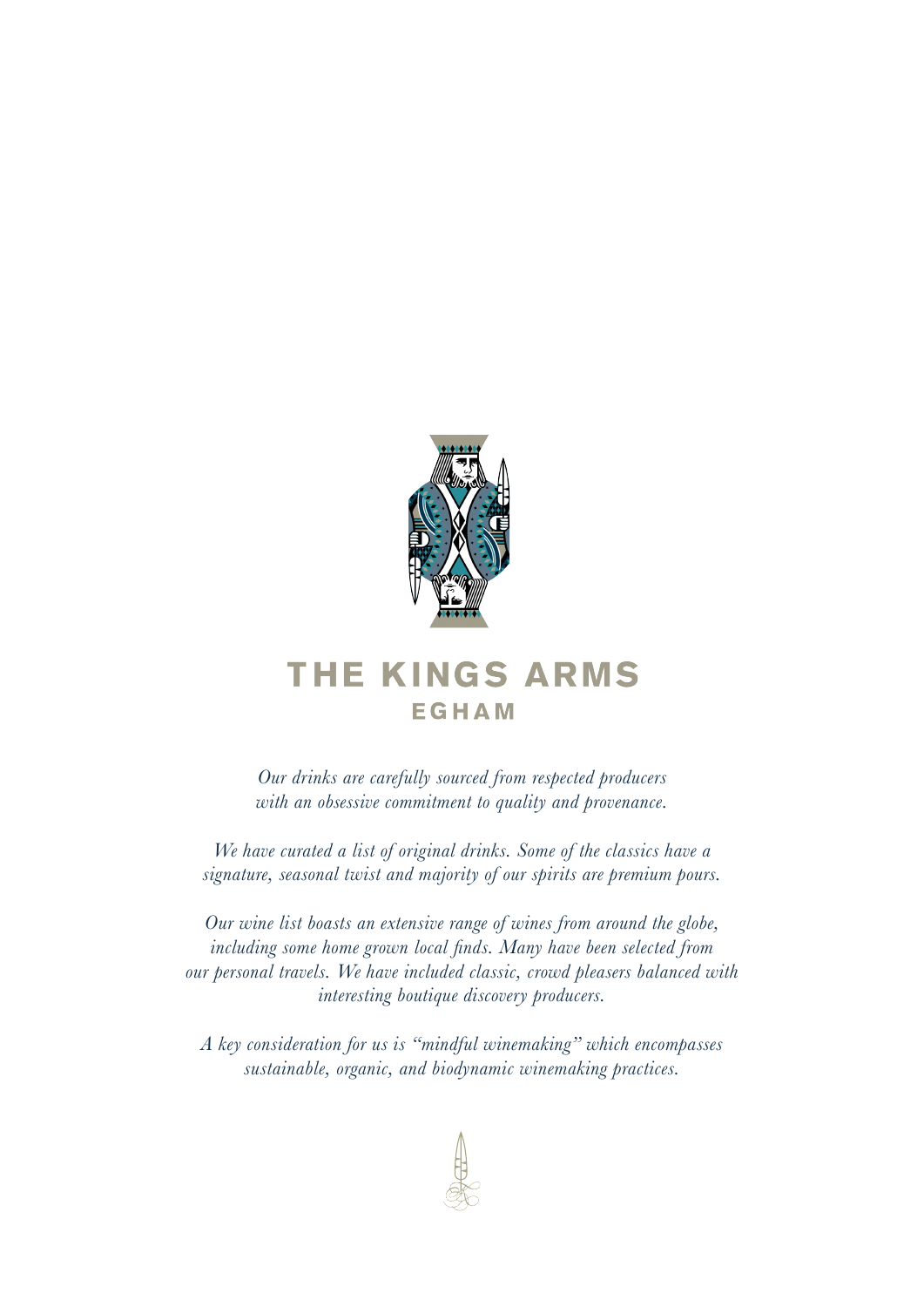#### *Aperitifs*

| <b>Royal Elderflower</b> Coates & Seely and St. Germain         | 11.00 |
|-----------------------------------------------------------------|-------|
| <b>British Negroni</b> Sipello, Silent Pool, Discarded Vermouth | 11.00 |

#### *Signature Cocktails*

| <b>King's 75</b> Coates & Seely, King of Soho Gin, Butterfly Pea Bitters                | 11.50 |
|-----------------------------------------------------------------------------------------|-------|
| Grosvenor Collection Garden Spritz Hayman's Gin, St Germain, Soda, Prosecco, Lime Juice | 11.00 |
|                                                                                         |       |
| <i>'Taste of Spring' Cocktails</i>                                                      |       |
| <b>Cherry Bramble</b> Hayman's Gin, Lemon Juice, Sugar, Cherry Liqueur                  | 11.00 |
| <b>Cosmopolitan</b> Ketel One Vodka, Cranberry, Grand Marnier, Lime Juice               | 10.50 |
| <b>Peach Cup</b> Hayman's Peach Gin, Peach Liqueur, Luscombe Lemon                      | 10.00 |

#### *Classic Cocktails*

| <b>Mojito</b> Koko Kanu Rum, Lime Juice, Mint, Soda                                                | 10.50 |
|----------------------------------------------------------------------------------------------------|-------|
| <b>Espresso Martini</b> Ketel One Vodka, Kahlua Coffee Liqueur, Coffee Extract, Vanilla Syrup      | 10.50 |
| Pickled House Bloody Mary Ketel One Vodka, The Pickle House Spiced Tomato Mix                      | 10.50 |
| Rockstar Martini Ketel One Vodka, Passoã, Pineapple Juice, Passion Fruit Purée                     | 12.50 |
| <b>Smoked Cut Fashioned</b> Smoked Spiced Rum, Pedro Ximenez                                       | 11.50 |
| <b>Rhubard &amp; Apple Crumble</b> Chase Rhubarb & Apple Gin, Chambord Liqueur, Ginger Ale         | 11.00 |
| The Perfect Storm Cut Rum Spiced, Ginger Beer, Lime Juice                                          | 10.00 |
| Valencian Sour Bourbon, Maraska Maraschuno, Lemon Juice, Ms Betters Foamer, Float of La Traca Wine | 11.50 |
| Spring Garden Martini Hendrick's Gin, St. Germain, Lemon Juice, Cracked Pepper                     | 11.00 |
| <b>Rhubarb Spritz</b> Chase Rhubarb & Apple Gin, Peach Liqueur, Soda, Prosecco                     | 10.50 |

#### *Mocktails*

| <b>Elderflower Spritz</b> Elderflower Cordial, Apple Juice, Lemonade | 7.50 |
|----------------------------------------------------------------------|------|
| <b>Ginger Mule</b> Ginger beer, Apple Juice, Mint                    | 7.00 |
| No-groni Aecorn Bitter, Aecorn Aromatic, Seedlip Garden              | 8.00 |
| <b>Virgin Mojito</b> Apple Juice, Mint, Soda                         | 7.00 |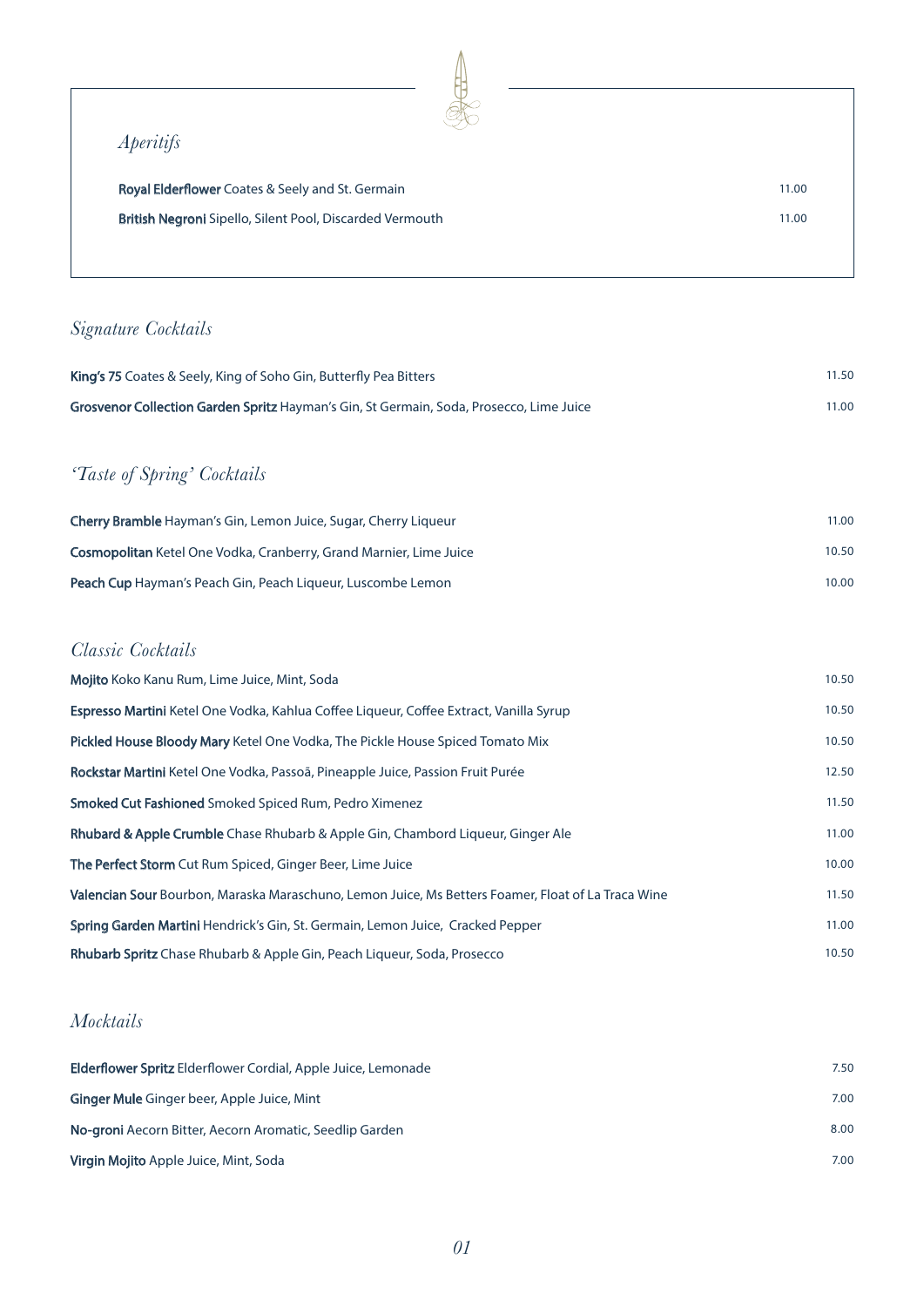

# *Come quickly, I am tasting the stars*

DOM PÉRIGNON

## *Champagne & Sparkling 125ml Bottle Magnum*

| <b>Belstar Prosecco, Veneto NV</b><br>A fresh, light and elegant style of Prosecco. Not too high in alcohol, it is soft with floral aromas and flavours<br>of citrus fruits, pears and a touch of sweet melon.                                                                                                                                                                | 9.50  | - 40.00 |        |
|-------------------------------------------------------------------------------------------------------------------------------------------------------------------------------------------------------------------------------------------------------------------------------------------------------------------------------------------------------------------------------|-------|---------|--------|
| La Folie Sparkling Rose, Mirabeau, Provence<br>A blend of Syrah and Grenache which offers red fruit notes of strawberry, raspberry with a hint of gooseberry.<br>Made via the Tank method, the sparkle is delect and provides a refreshing, long finish.                                                                                                                      | 11.30 | 45.00   |        |
| Coates & Seely, Britagne Brut Reserve NV<br>Extremely pretty apple and lemon-curd aromas with some honey-dew melon undertones.<br>Hints of bread dough. Full-bodied with plenty of fruit, a layered texture and a creamy finish.                                                                                                                                              | 11.50 | 55.00   |        |
| Ferrari Maximum, Blanc de Blanc NV<br>A delicate and refined bouquet, with notes of ripe fruit accompanied by hints of crusty bread, hazelnuts and floral aromas.<br>The palate is dry, elegant and well-balanced, with intense fruity notes and nuances of vanilla and bread dough.                                                                                          |       | 56.00   |        |
| Coates & Seely, Britagne Brut Rosé NV<br>A rose hip and strawberry scented rosé, made from a blend of 65% Pinot Noir and 35% Pinot Meunier grown in the North<br>Hampshire Downs. The palate is vibrant with a fine mousse and notes of wild cherry, strawberry and brioche. The red berry<br>flavours are nicely balanced by refreshing acidity and an elegant, long finish. |       | 59.00   |        |
| Palmer & Co Champagne, Brut Reserve NV<br>A rich, aromatic palate of white fruits, pears, baked apples and apricots, with subtle notes of honey,<br>hazelnuts, dried currants and brioche. The finish is long, harmonious and structured, with a beautiful freshness.                                                                                                         | 12.00 | 65.00   |        |
| <b>Taittinger Champagne, Brut Reserve NV</b><br>Light, delicate and elegant; dry, fresh and balanced with a green fruit and citrus character.                                                                                                                                                                                                                                 | 12.50 | 72.00   |        |
| Palmer & Co Champagne, Blanc de Blancs NV<br>An elegant and complex 100% Chardonnay, displaying subtle aromas of citrus fruit, white flowers and almonds, purity<br>and finesse. Silky on the palate with fresh mineral notes and delicate creamy bubbles.                                                                                                                    |       | 75.00   |        |
| Taittinger Prestige Champagne, Brut Rosé NV<br>This lively pink Champagne has crushed wild raspberry and cherry notes, with a creamy texture and<br>subtle toasty flavours on the finish.                                                                                                                                                                                     |       | 79.50   |        |
| Laurent-Perrier Champagne, Cuvée Rosé Brut NV<br>Rich, elegant and complex, with fresh citrus and red berry character, and soft creamy texture.                                                                                                                                                                                                                               |       | 90.00   |        |
| Palmer & Co Champagne, Brut Reserve NV<br>A rich, aromatic palate of white fruits, pears, baked apples and apricots, with subtle notes of honey,<br>hazelnuts, dried currants and brioche. The finish is long, harmonious and structured, with a beautiful freshness.                                                                                                         |       |         | 111.00 |
| Palmer & Co Champagne, Blanc de Blancs NV<br>An elegant and complex 100% Chardonnay, displaying subtle aromas of citrus fruit, white flowers and almonds, purity<br>and finesse. Silky on the palate with fresh mineral notes and delicate creamy bubbles.                                                                                                                    |       |         | 175.00 |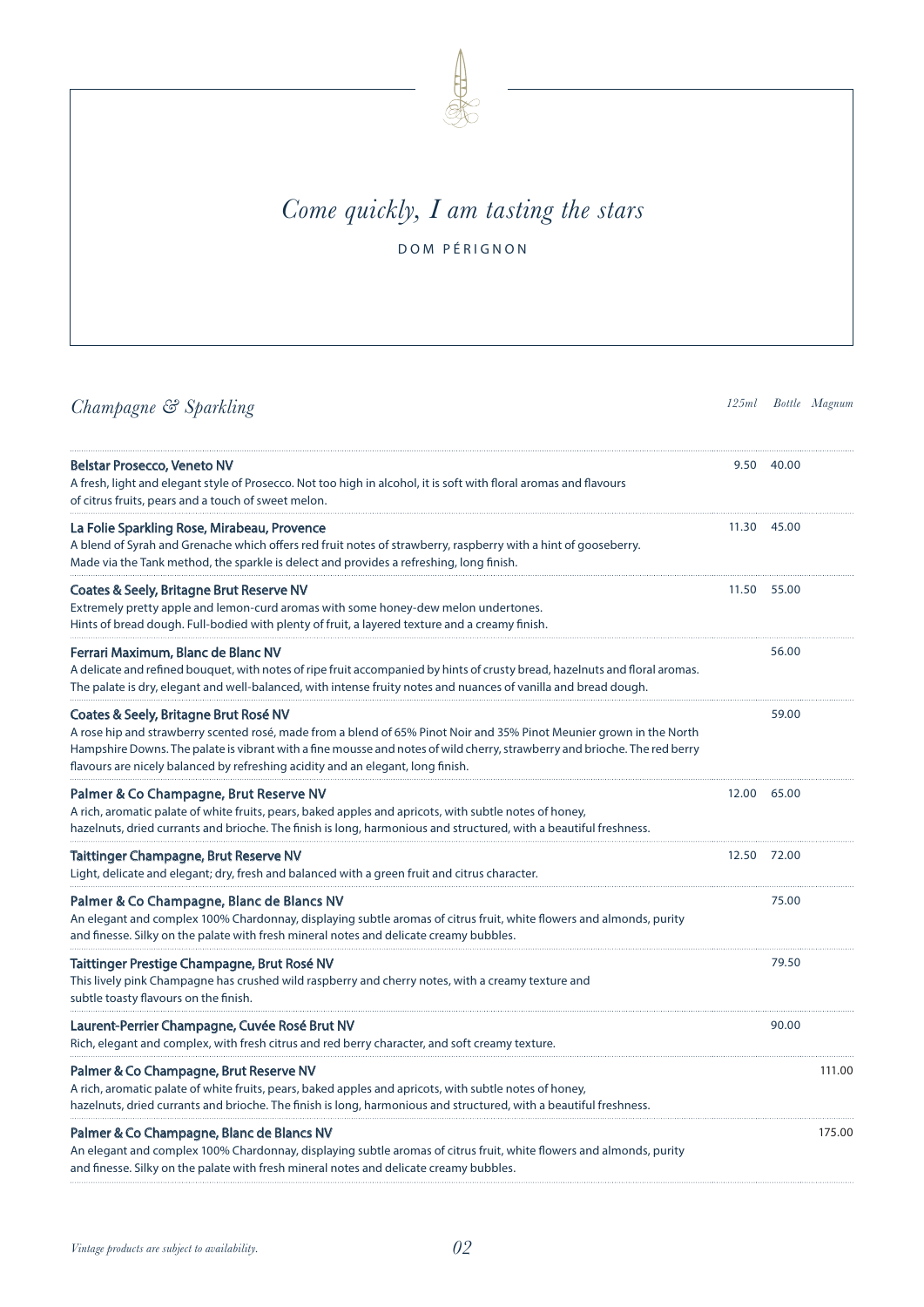#### *White Wine by The Glass 175ml 250ml Bottle*

| 6.00  | 7.50  | 22.00 |
|-------|-------|-------|
| 6.50  | 8.00  | 23.00 |
| 7.50  | 10.00 | 27.00 |
| 7.80  | 10.50 | 29.50 |
| 8.00  | 10.50 | 30.00 |
| 9.00  | 12.00 | 34.00 |
| 9.50  | 12.50 | 36.00 |
| 11.30 | 15.50 | 45.00 |
|       |       |       |

#### *White Wine from The Buttery Bottle*

| Organic Macabeo, Bodegas Verde<br>This wine shows fine, delicate white fruit aromas, with refreshing well balanced acidity.                                                                                                                                                                                 | Spain   | 28.50 |
|-------------------------------------------------------------------------------------------------------------------------------------------------------------------------------------------------------------------------------------------------------------------------------------------------------------|---------|-------|
| Verdejo, Cuatro Rayas<br>Clean, powerful and fresh on the nose, the palate is full of fruity, herbal flavours and a touch of fennel on the finish.<br>Full fruit flavoured and powerful, but well balanced with a silky texture and good length.                                                            | Spain   | 29.50 |
| Riesling, Peth Wetz Estate<br>Delicate fragrance of white peaches, apricot and juicy pears.                                                                                                                                                                                                                 | Germany | 33.00 |
| Dogheria Rubicone, Poderi Nespoli<br>This wine offers a bright straw-yellow colour, with delicate aromas of jasmine and orange blossom. On the<br>palate you can feel the mineral character typical of the region. The mouth is zesty and well-balanced, with an<br>intense freshness and a elegant finish. | Italy   | 34.00 |
| Cuvée Centenaire, Roussillon Blanc<br>This wine is intense, fresh with ripe peach and citrus fruit flavours and just a hint of savoury spice. It is medium-<br>bodied with a gentle, fresh finish.                                                                                                          | France  | 39.00 |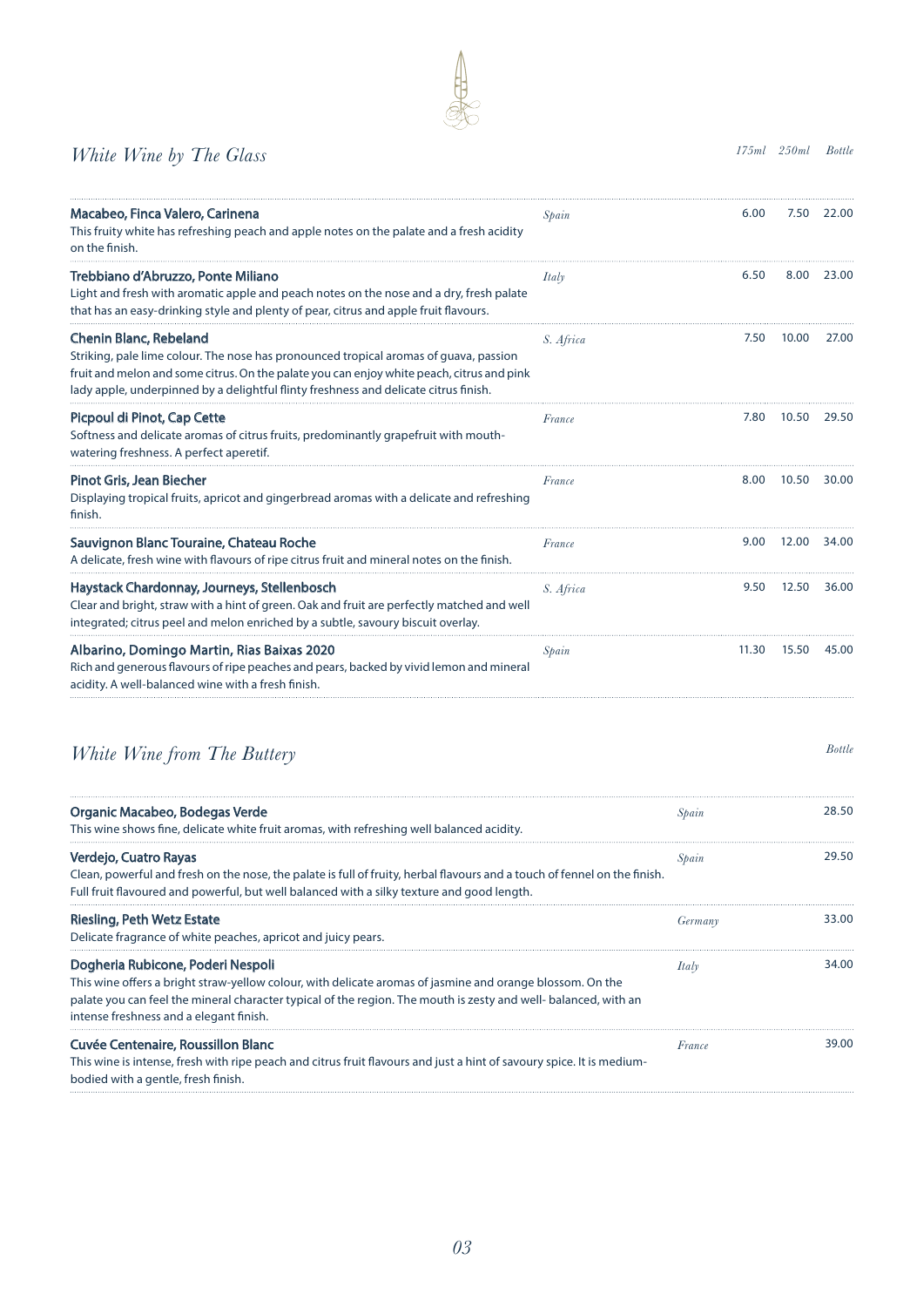| <b>Exmoor Chardonnay, Xanadu</b><br>Ripe citrus and stone fruit, with a touch of vanilla. Mouthwatering freshness, medium bodied with fruit led finish.                                                                                                            | Australia   | 39.50  |
|--------------------------------------------------------------------------------------------------------------------------------------------------------------------------------------------------------------------------------------------------------------------|-------------|--------|
| Soave Classico Suavia, Veneto<br>Straw yellow colour with golden highlights. The palate is juicy, fresh and mineral.                                                                                                                                               | Italy       | 39.50  |
| Terra Alpina Pinot Grigio, Dolomiti<br>Aromas and flavours of pears, apples and elderflower, with hints of white pepper. This light-bodied white has a rich,<br>smooth texture and a crisp finish.                                                                 | Italy       | 41.00  |
| Gavi di Gavi, Monte di Sarocco<br>Delicate floral and citrus fruit notes on the nose, with flavours of apple, lemon and white peach, a light mouthfeel<br>and good acidity.                                                                                        | Italy       | 43.00  |
| <b>Viognier, Creation, Walker Bay</b><br>Typical white peach, ripe pear and apricot characteristics alongside notes of fresh spring flowers, a refreshing acidity<br>and long finish.                                                                              | S. Africa   | 44.00  |
| Kung Fu Girl Riesling, Charles Smith 2020<br>This wine is smooth and aromatic with flavours of apricot, key lime and nectarine. Medium-bodied, with a crisp,<br>long finish and a touch of sweetness.                                                              | U.S.A.      | 45.00  |
| <b>Pouilly Fume Calcite, Francis Blanchet 2019</b><br>Balanced, with a great body and aromas of agrumes and apricot. The particulary hot summer gave this wine<br>sweetness and smoothness.                                                                        | France      | 47.50  |
| Sancerre Blanc, Domaine de la Chezatte 2020<br>Bright and refreshing, with aromas and flavours of lemon, lime and apple, with a subtle mineral note and a mouth-<br>watering finish.                                                                               | France      | 51.50  |
| Kidnappers Chardonnay, Craggy Range 2020<br>Lifted aromatics of honeysuckle, lemon zest and toasted almond. Finely structured on the palate with subtle fresh<br>flavours of grapefruit, white peach, wet stone and a mouthwatering briny character on the finish. | New Zealand | 55.00  |
| Alta Chardonnay, Catena 2019<br>Aromas of pear, apricot and lemon. There are subtle hints of white flowers and warm, smoky notes<br>on the finish.                                                                                                                 | Argentina   | 60.00  |
| 21 Gables Chenin Blanc, Spier 2019<br>The tropical bouquet, pleasing acidity and rounded rich flavours of creamy peach and almond.<br>Some tannin and extract from short skin contact and a rich, toasty finish.                                                   | S. Africa   | 65.00  |
| <b>Chablis 1er Cru Cote De Lechet, Domaine 2018</b><br>Predominantly flinty with aromas of butter cream, honey, green apples, white flowers and a touch<br>of mint. A complex white wine, with good concentration and a fresh, lingering finish.                   | France      | 69.00  |
| Morgan Double L Chardonnay, Santa Lucia 2018<br>This white wine has a rich, creamy texture, with aromas and flavours of apple, apricot and tangerine. The finish is<br>long and elegant.                                                                           | U.S.A.      | 80.00  |
| <b>Meursault Cuvee Charles Maxime, Domaine LG 2019</b><br>A very appealing nose with whisky barrel hints and plenty of nutty richness. A full and fruit-driven wine with creamy,<br>ripe melon fruit flavours.                                                     | France      | 100.00 |
| Puligny-Montrachet, Domaine Alain Chavy 2018<br>Complex and elegant, with flavours of ripe apples and lemons, and a long aftertaste.                                                                                                                               | France      | 110.00 |

 $\bigoplus$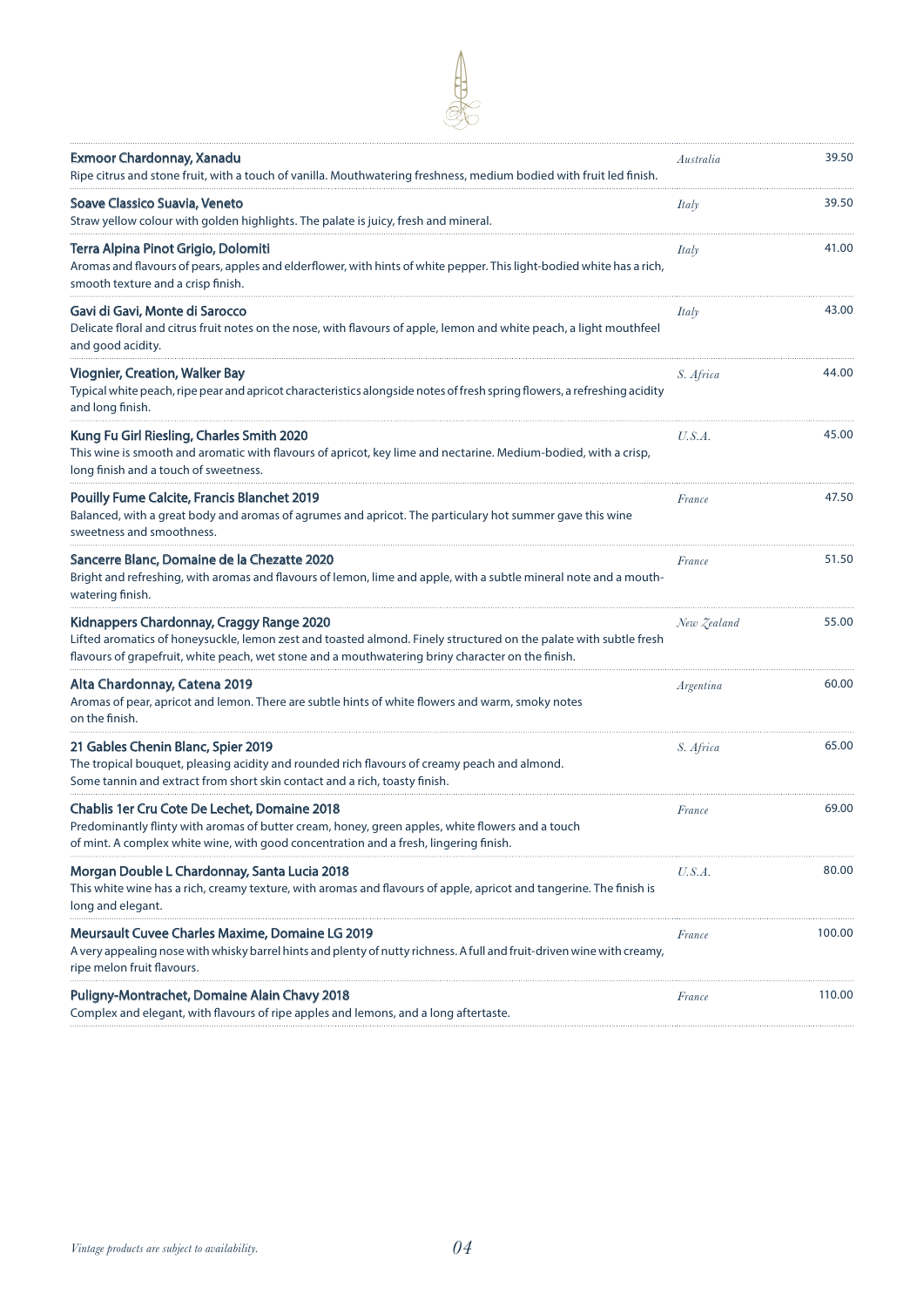# *I drink to make other people more interesting* ERNEST HEMINGWAY

Pinot Grigio Blush, Conto Vecchio On the nose with lemon, pear and slightly floral notes. On the palate, it is crisp and balanced. *Italy* 7.00 8.00 26.00 Miraflors Rosé, Domaine Lafage Juicy, with pure strawberry, citrus and orange peel flavours. The wine has a distinct minerality, with a deliciously fresh finish. *France* 10.00 12.90 38.00 Azure Rosé Mirabeau, Provence 2020 Notes of Morello cherry, pink grapefruit, strawberry and orange peel, with a generous palate balanced by a bright refreshing finish. *France* 11.50 15.50 45.00

*Rosé Wine from The Buttery Bottle Magnum*

| Magnum |
|--------|
|        |

| Ultimate Provence, Côtes de Provence 2020<br>A fresh wine with great acidity for food pairing, but roundness to enjoy on its own.                                                                                                                                                                                          | France | 55.00 |
|----------------------------------------------------------------------------------------------------------------------------------------------------------------------------------------------------------------------------------------------------------------------------------------------------------------------------|--------|-------|
| Côtes de Provence Rosé Pure, Mirabeau 2020<br>The palate offers a combination of ripe red fruits and zesty apple, with refreshing acidity which adds grip and texture.<br>A blend of Grenache, Syrah and Cinsault, gently pressed so that just enough colour and flavour is extracted to<br>maintain the delicate profile. | France | 85.00 |
| Ultimate Provence, Côtes de Provence 2020<br>A fresh wine with great acidity for food pairing, but roundness to enjoy on its own.                                                                                                                                                                                          | France | 96.00 |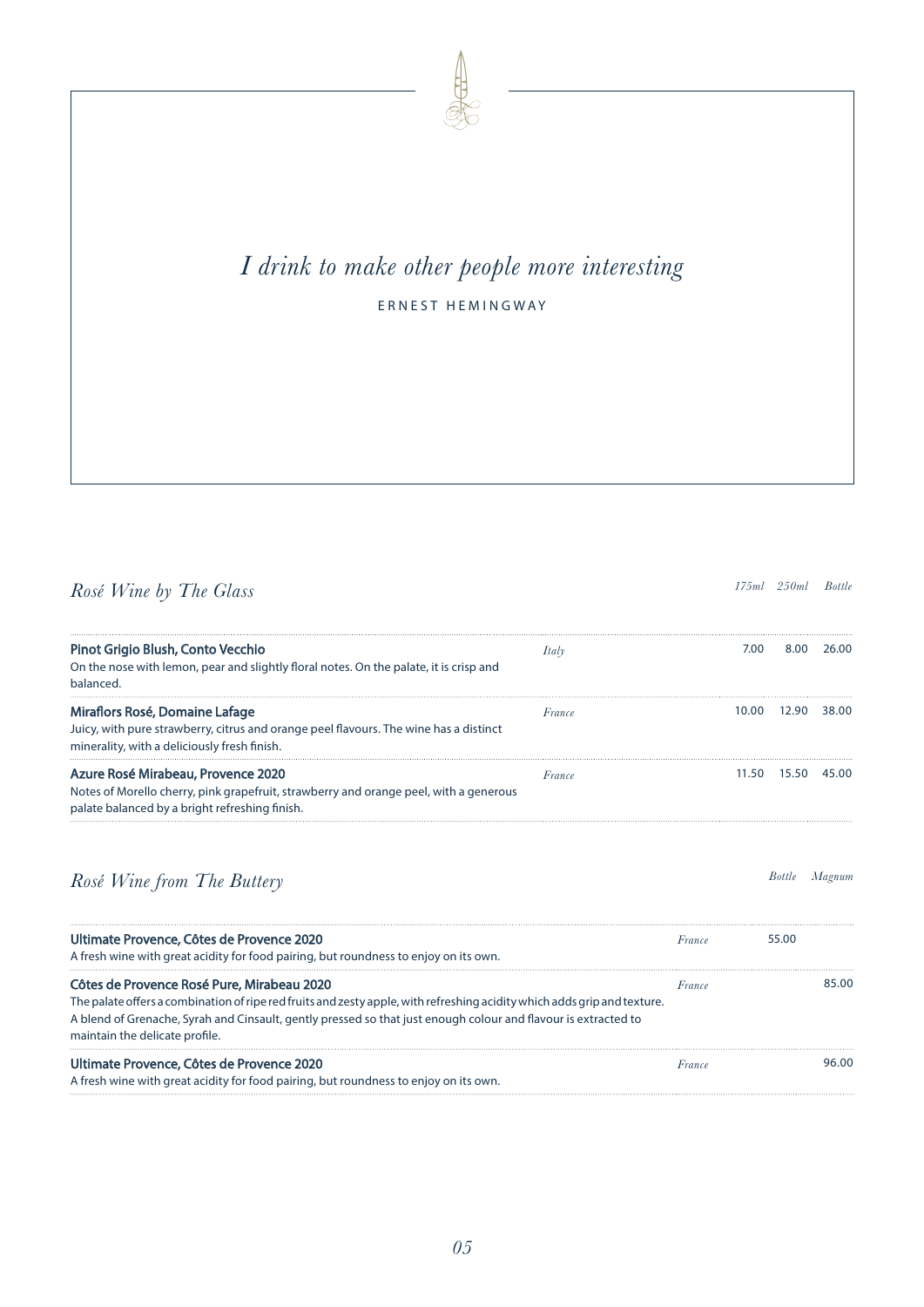#### *Red Wine by The Glass 175ml 250ml Bottle*

| Tempranillo Garnacha, Carinena<br>This easy-going red boasts dark berry fruits with a hint of pepper on the finish.                                                                                                                                                                    | Spain        | 6.00  | 7.50          | - 22.00 |
|----------------------------------------------------------------------------------------------------------------------------------------------------------------------------------------------------------------------------------------------------------------------------------------|--------------|-------|---------------|---------|
| Primitivo, Villa Dei Fiori, Puglia<br>A well-balanced red wine, with notes of ripe red berries and warm spices.                                                                                                                                                                        | <i>Italy</i> | 6.50  | 8.50          | 24.00   |
| Lorosco Reserva Cabernet Sauvignon<br>Fruity aromas of blackberries and plums, this red wine has a full body and a soft<br>mouthfeel. There are flavours of cassis, black cherry, cinnamon, vanilla and mocha.                                                                         | Chile        | 7.00  | 8.50          | 25.00   |
| La Traca Tinto, Bodega, Valencia<br>Clean and bright, with fresh and fruity aromas of raspberry and cherry. It has a lush<br>mouthfeel and a long, soft, and flavourful finish.                                                                                                        | Spain        | 8.00  | 10.50         | 29.50   |
| <b>Moonseng Merlot, Saint Mont</b><br>Full of red fruit shot through with notes of black tea and green pepper. The freshness of<br>this blend is instantly evident in its supple palate finished off with silky tannins.                                                               | France       | 7.50  | 9.50          | 28.00   |
| Les Cotilles, Domaine Roux, Burgundy<br>Lively and structured, with a well-rounded and supple backbone. Tannins and fruit go<br>hand in hand and match the power of the secondary aromas. This wine has volume and<br>flesh.                                                           | France       | 8.00  | 11.00         | 31.00   |
| Huntsman Shiraz, Journey's End Stellenbosch<br>Medium-bodied with a deep ruby colour, this is a generous and fruity wine with aromas<br>and flavours of forest fruits, cassis and blackberries. There are also subtle hints of green<br>bell pepper and eucalyptus on the long finish. | S. Africa    | 10.50 | 12.00         | 35.00   |
| Catena Vista Flores, Malbec 2019<br>Shows a dark violet color with deep purple tones. The nose offers aromas like red fruit<br>and ripe, concentrated dark berries with fresh herbs and floral notes like lavender and<br>violets, some traces of vanilla and tobacco.                 | Argentina    | 11.50 | 15.50         | 45.00   |
| Red Wine from The Buttery                                                                                                                                                                                                                                                              |              |       | <b>Bottle</b> | Magnun  |

| Frappato, C & M, Sicily<br>Aromas and flavours of jammy red fruits, summer herbs and a touch of violet. On the palate it is rich, yet juicy and<br>refreshing.                                                                                                                        | Italy     | 26.00 |
|---------------------------------------------------------------------------------------------------------------------------------------------------------------------------------------------------------------------------------------------------------------------------------------|-----------|-------|
| Cote Sud Catalanes, Domaine Lafage<br>Pure, lively notes of blackberries, currants, garrigue, pepper and assorted spices to go with a medium to full-<br>bodied, layered palate feel.                                                                                                 | France    | 28.50 |
| Chateau Cazau Martet (Organic)<br>A deep purple colour with purple hues. A pretty nose with aromas of fresh red strawberry, raspberry, redcurrant<br>fruit. A round and well balanced palate with soft, supple tannins.                                                               | France    | 33.00 |
| <b>Cotes du Rhone, St Cosme</b><br>Flavours of graphite, strawberry compote and lilac. The nose is incredibly complex, with notes of forest fruits and<br>mint. Medium bodied with ripe tannins.                                                                                      | France    | 39.00 |
| Naked on Roller Skates, Shiraz<br>Expressive notes of musk, violets and charcuterie meats. The palate is dense with black fruits, a little quince and<br>juniper spice.                                                                                                               | Australia | 39.00 |
| Bhilar Plots, Tinto Rioja, Alavesa<br>Rich and dark on the nose with aromas of hedgerow fruit, morello cherries, and aromatics of dried thyme,<br>rosemary and cloves. Dense black fruit on the palate, evolving into blueberry, strawberry, cherry and black pepper<br>in the glass. | Spain     | 43.00 |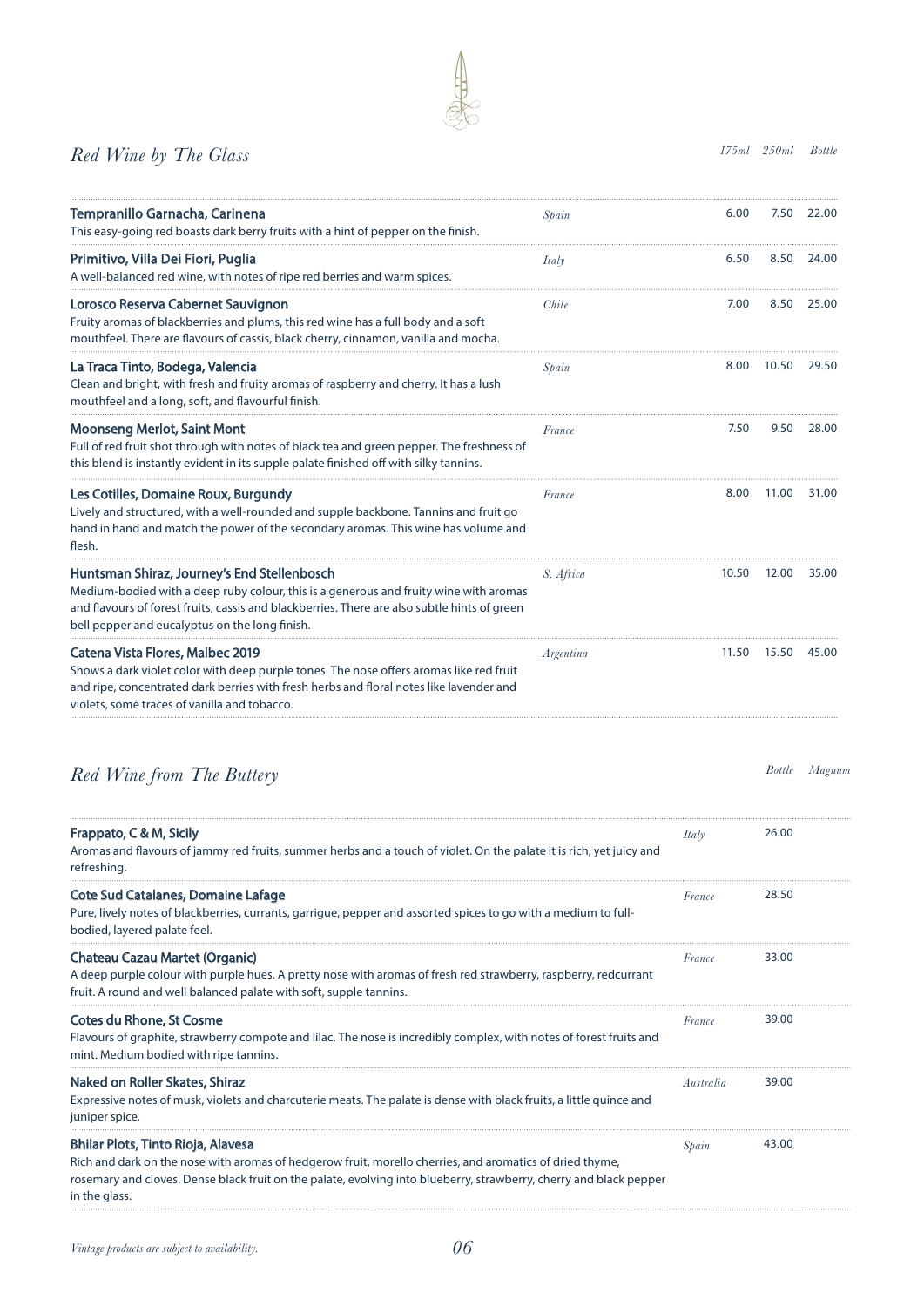*Bottle Magnum*

| Velvet Devil Merlot, Washington<br>Soft, juicy, savoury medium-bodied red wine. Blackberry, black cherry, cedar, tobacco and earthy notes on the<br>nose and the palate.                                                                                                                     | U.S.A.      | 43.00  |       |
|----------------------------------------------------------------------------------------------------------------------------------------------------------------------------------------------------------------------------------------------------------------------------------------------|-------------|--------|-------|
| Valpolicella Ripasso Superiore Classico, La Dama 2018<br>Fresh and juicy with good depth of sweet and ripe blue and black fruit flavours.                                                                                                                                                    | Italy       | 46.00  |       |
| Boom Boom Syrah, Charles Smith 2018<br>Smooth, firm and fresh, this wine has punchy aromas and flavours of ripe dark fruits, allspice and sweet tobacco.                                                                                                                                     | U.S.A.      | 51.00  |       |
| Chianti Classico, Castellare di Castellina 2020<br>Aromas and flavours of cherries, plums, spices, tobacco and liquorice.                                                                                                                                                                    | Italy       | 54.00  |       |
| <b>Chateau Peyrabon, Haut Medoc 2008</b><br>An expressive nose with smokey notes, ivy leaves and oriental spices. The palate has great freshness, with complex<br>red and black fruit flavour. It is medium bodied, with robust soft tannins and a long finish.                              | France      | 62.00  |       |
| Heritage Zinfandel, Dry Creek, Sonoma 2017<br>Aromas and flavours of ripe blackberry, blueberry and raspberry accompanied by warm spices. A medium-bodied<br>wine with a smooth mouthfeel and a refreshing finish.                                                                           | U.S.A.      | 66.00  |       |
| Malbec, Catena 2019<br>Shows a dark violet color with deep purple tones. The nose offers aromas like red fruit and ripe, concentrated dark<br>berries with fresh herbs and floral notes like lavender and violets, some traces of vanilla and tobacco.                                       | Argentina   |        | 75.00 |
| Le Sol Syrah, Craggy Range 2019<br>Complex brooding Syrah aromatics of boysenberry, black pepper, camphor and garrigue herbs. The palate is all<br>about finesse with dark fruit richness beautifully integrated with fine tannins and acidity to give a finish which is<br>long and dry.    | New Zealand | 75.00  |       |
| Gevrey Chambertain, Domaine Dominique Gallois, Burgundy 2017<br>Slight hints of sweet spice, this is a well structured, velvety medium-bodied Pinot Noir. The oak is well integrated,<br>with elegant tannins that will soften with a little cellaring, and good length on the finish.       | France      | 79.00  |       |
| K de Kirwan, Margaux 2016<br>A deep wine with blackberry, blackcurrant and black cherry aromas. On the palate, this wonderful basket of ripe<br>fruit combines with a delicate oaky note for added complexity.                                                                               | France      | 85.00  |       |
| Goulee R, Chateau Cos d'Estournel 2016<br>A rich nose of ripe plum and cassis fruit. Elegant spiced notes of black peppercorns, clove and nutmeg coat the<br>creamy and fleshy mid-palate. Soft, rounded feel in the mouth with fleshy ripe tannins and refreshing acidity on<br>the finish. | France      | 95.00  |       |
| Valpolicella Classico Superiore, Quintarelli 2013<br>Red and black fruit, with savoury toastiness. Powerful with notes of plum and nutmeg, and good fruit weight. Juicy<br>but finishes lean.                                                                                                | Italy       | 130.00 |       |
| Napanook, Dominus Estate, Napa 2012<br>Dark fruits of black cherry, plum and blackberry are layered seamlessly with sweet spice, herbal and earthy tones,<br>and a touch of sweet tobacco.                                                                                                   | U.S.A.      | 145.00 |       |
| Volnay 1er Cru, Chevret Doamine Nicolas Rossignol 2011<br>Rich, full bodied and generous on the palate with notes of red and black fruits. Round and silky with soft, riper<br>tannins.                                                                                                      | France      | 150.00 |       |
| <b>Chateau Beaucastel, Chateauneuf Pape 2009</b><br>Glowing garnet red colour. Intense nose of fresh red fruits and spices. Beautiful mouthfeel with supple tannins,<br>nice sweetness and roundness. Beautiful aromatic length, this wine is smooth, elegant and silky.                     | France      | 155.00 |       |
| Chateau Lagrange St Julien 2010<br>Great purity of dark blackcurrant and violets. Wonderful freshness and strong core of ripe black fruits, this vintage<br>Lagrange is beginning to show very well. Nutmeg and cigar box on the nose, saline and savoury on the finish.                     | France      | 160.00 |       |

山家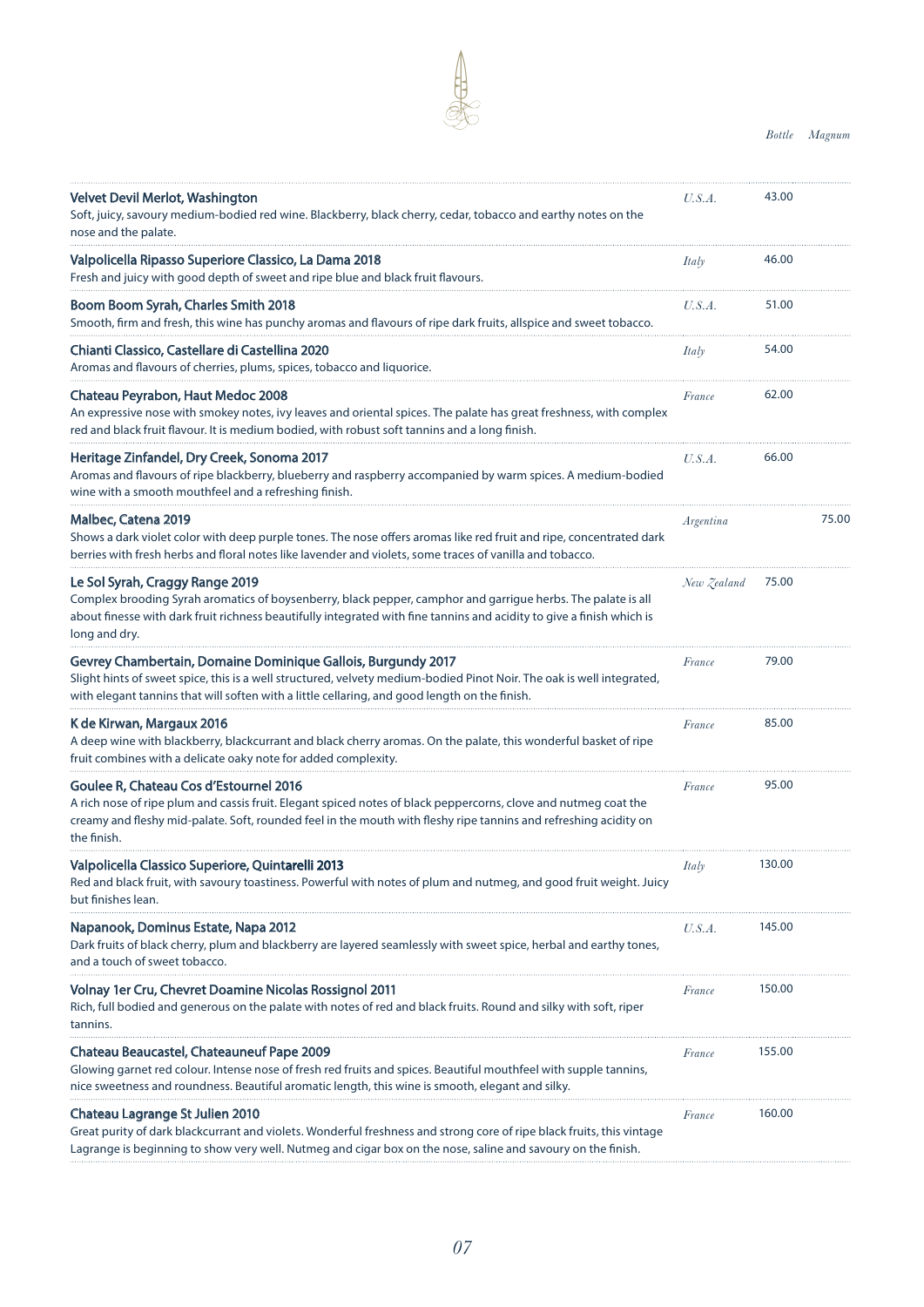

#### *There can be nothing more frequent than an occasional drink*

OSCAR WILDE

| <b>Bottled Beer &amp; Cider</b>   | 330ml | 550ml | Draft Beer & Cider                 | Half | Pint |
|-----------------------------------|-------|-------|------------------------------------|------|------|
| Asahi                             | 5.50  |       | <b>Camden Hells</b>                | 2.90 | 5.80 |
| <b>Camden IPA</b>                 | 5.50  |       | Cornish Gold Cider                 | 2.50 | 5.00 |
| Camden Pale Ale                   | 5.50  |       | <b>Grolsch Pilsner</b>             | 2.50 | 4.90 |
| Camden Weeknite                   | 5.50  |       | Guinness                           | 2.80 | 5.60 |
| Cornish Orchards Blush            |       | 5.60  | <b>Meantime Easytime</b>           | 2.80 | 5.50 |
| Cornish Orchards Farmhouse        |       | 5.60  | <b>Meantime IPA</b>                | 2.90 | 5.80 |
| Cornish Orchards Hedgerow (Berry) |       | 5.60  | Peroni Nastro Azzurro              | 3.00 | 6.00 |
| Cornish Orchards Pear             |       | 5.60  | <b>Pilsner Urquell</b>             | 2.80 | 5.60 |
| <b>Hazy Hog</b>                   |       | 5.60  | Seasonal Ale                       | 2.20 | 4.50 |
| Corona                            | 5.00  |       | (Please ask for today's selection) |      |      |
| <b>Goose IPA</b>                  | 5.50  |       | Tequila                            |      | 25ml |
| Leffe Blonde                      | 5.50  |       |                                    |      |      |
| <b>Meantime IPA</b>               | 5.50  |       | El Jimador Reposado                |      | 3.80 |
| <b>Meantime Lager</b>             | 5.50  |       | El Jimador Silver                  |      | 3.80 |
| <b>Meantime Pale Ale</b>          | 5.50  |       | Herradura Reposado                 |      | 5.00 |
| Peroni 0.0% Libera                | 4.00  |       | Herradura Blanco                   |      | 5.40 |
| Peroni Gluten Free                | 5.00  |       |                                    |      |      |
| Peroni Nastro Azzurro             | 5.00  |       | Vodka                              |      | 25ml |
| Viper Seltzer Cranberry           | 5.30  |       | <b>Grey Goose</b>                  |      | 4.40 |
| Viper Seltzer Lime                | 5.30  |       | Grey Goose La Vanille              |      | 4.40 |
|                                   |       |       | Ketel One Vodka                    |      | 3.90 |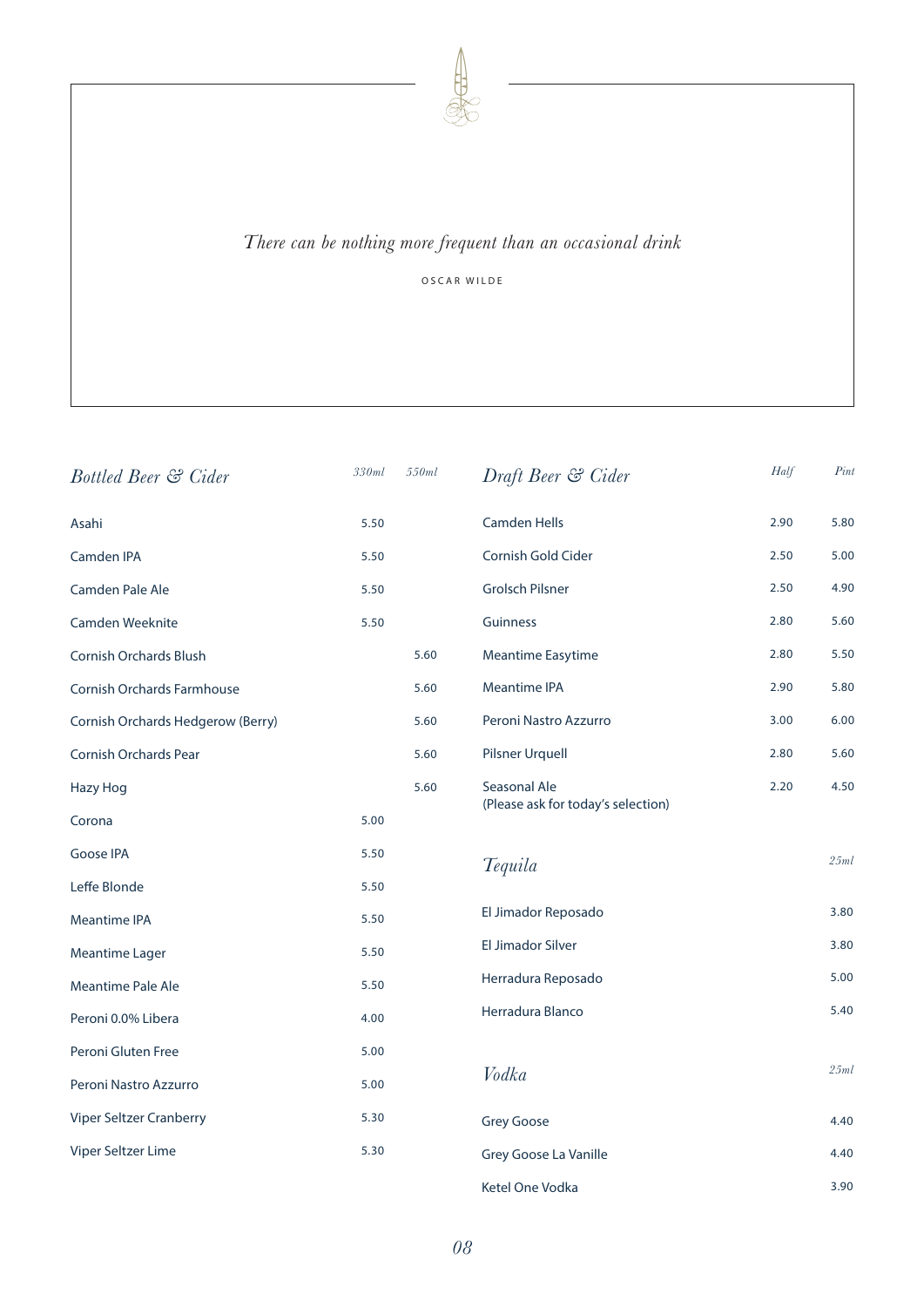

| Gin                                      |       | 25ml          | Whisky                         | 25ml  |
|------------------------------------------|-------|---------------|--------------------------------|-------|
| <b>Chase Pink Grapefruit</b>             |       | 4.60          | Ailsa Bay                      | 6.00  |
| <b>Chase Rhubarb and Bramley Apple</b>   |       | 4.60          | <b>Cotswold English Whisky</b> | 4.90  |
| <b>Gin Mare</b>                          |       | 4.60          | Glenfiddich 12                 | 4.90  |
| Hayman's London Dry                      |       | 4.10          | Glenfiddich 15                 | 6.00  |
| Hayman's Peach & Rose Cup                |       | 4.10          | Glenfiddich 18                 | 7.50  |
| Hayman's Sloe                            |       | 4.10          | <b>Jack Daniels</b>            | 4.00  |
| Hendrick's                               |       | 4.50          | Johnnie Walker Black Label     | 4.00  |
| Mirabeau Pink                            |       | 4.60          | Knob Creek                     | 5.00  |
| Monkey 47                                |       | 6.00          | Lagavulin 16                   | 4.90  |
| Seedlip Spice 94                         |       | 3.50          | Laphroaig 10                   | 5.00  |
| <b>Silent Pool</b>                       |       | 4.50          | <b>Makers Mark</b>             | 5.00  |
| Sipsmith London Dry                      |       | 4.50          | Monkey Shoulder                | 4.50  |
| Tanqueray 0.0                            |       | 3.50          | Talisker 10                    | 4.50  |
| <b>Tanqueray London Dry</b>              |       | 4.10          | The Balvenie 12 Doublewood     | 4.90  |
| Tanqueray No 10                          |       | 4.70          | The Balvenie 21                | 21.50 |
| <b>Tanqueray Royale</b>                  |       | 4.10          | The Balvenie Caribbean Cask 14 | 5.00  |
| <b>Tanqueray Seville</b>                 |       | 4.10          | <b>Tullamore Dew</b>           | 4.00  |
|                                          |       |               | Yamazaki Distillers Reserve    | 6.50  |
| Vermouth                                 |       | 50ml          |                                |       |
| <b>Belsazar Vermouth Dry</b>             |       | 4.50          |                                | 25ml  |
| Belsazar Vermouth Rosé                   |       | 4.50          | Rum                            |       |
| <b>Belsazar White</b>                    |       | 4.50          | Bacardi Carta Blanca           | 3.80  |
| <b>Discarded Cascara Vermouth</b>        |       | 4.50          | Captain Morgan Original        | 4.00  |
|                                          |       |               | Discarded Banana Peel          | 4.20  |
|                                          |       |               | Koko Kanu                      | 4.00  |
| Dessert Wines                            | 100ml | <b>Bottle</b> | Malibu                         | 3.60  |
|                                          |       |               | <b>Mount Gay Eclipse</b>       | 4.00  |
| Muscat de Rivesaltes Domaine Lafage 2018 | 7.80  | 29.00         | Sailor Jerry Spiced            | 4.00  |

Petit Guiraud Sauternes Bordeaux 2016 10.00 39.00

The Kraken Black Spiced 4.20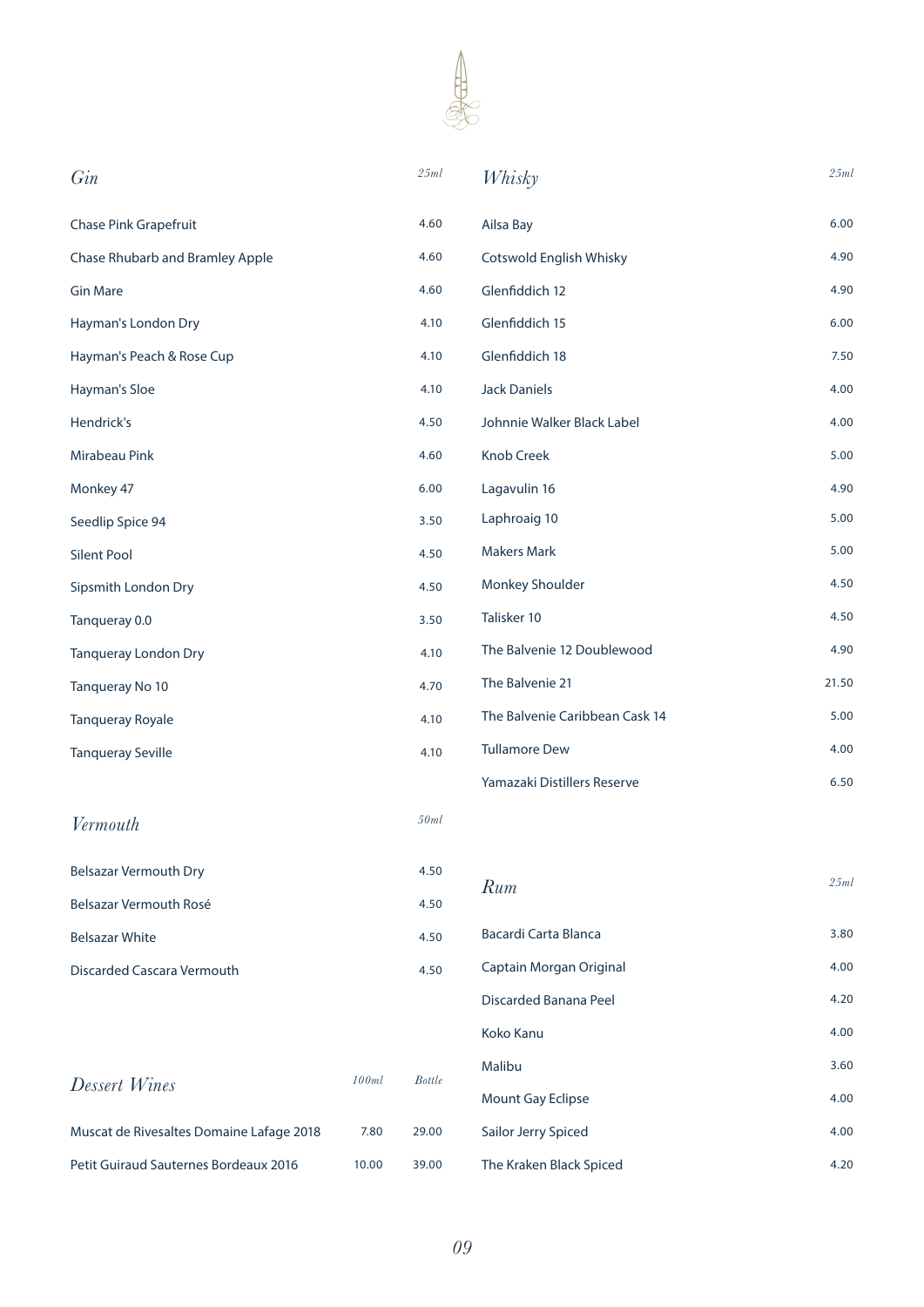

| Cognac                               | 25ml  |
|--------------------------------------|-------|
| <b>Bas Armagnac</b>                  | 9.00  |
| Hennessy VS ***                      | 5.00  |
| <b>Remy Martin VSOP</b>              | 6.00  |
| Remy Martin XO Cognac Fine Champagne | 15.00 |

#### *Soft Drinks*

| Appletiser                                | 3.40 |
|-------------------------------------------|------|
| Bottle Green Elderflower Sparkling Presse | 3.40 |
| Coca Cola                                 | 3.20 |
| Coca Cola Zero Sugar, Draught             | 4.20 |
| Coca Cola, Draught                        | 4.20 |
| Diet Coke                                 | 3.20 |
| Diet Coke, Draught                        | 4.20 |
| Double Dutch Cucumber & Watermelon        | 3.00 |
| Double Dutch Double Lemon                 | 3.00 |
| Double Dutch Ginger Ale                   | 3.00 |
| Double Dutch Ginger Beer                  | 3.00 |
| Double Dutch Indian Tonic Water           | 3.00 |
| Double Dutch Skinny Tonic Water           | 3.00 |
| Double Dutch Soda                         | 3.00 |
| Eager Apple Juice                         | 4.00 |
| <b>Eager Cranberry Juice</b>              | 4.00 |
| <b>Eager Grapefruit Juice</b>             | 4.00 |
| Eager Orange Juice                        | 4.00 |
| Eager Pineapple Juice                     | 4.00 |
| <b>Eager Pomegranate Juice</b>            | 4.00 |
| <b>Eager Tomato Juice</b>                 | 4.00 |
| <b>Strathmore Sparkling</b>               | 3.00 |
| Strathmore Sparkling                      | 5.00 |
| <b>Strathmore Still</b>                   | 3.00 |
| <b>Strathmore Still</b>                   | 5.00 |

| Cognac                                    | 25ml  | Luscombe Elderflower               |      | 3.80          |
|-------------------------------------------|-------|------------------------------------|------|---------------|
|                                           |       | Luscombe Hot Ginger Beer           |      | 3.80          |
| Bas Armagnac                              | 9.00  | Luscombe Rhubarb Crush             |      | 3.80          |
| Hennessy VS ***                           | 5.00  | Luscombe Sicilian Lemon            |      | 3.80          |
| <b>Remy Martin VSOP</b>                   | 6.00  |                                    |      |               |
| Remy Martin XO Cognac Fine Champagne      | 15.00 | Port                               | 50ml | <b>Bottle</b> |
| Soft Drinks                               |       | La Guita, Manzanilla               | 4.50 | 55.00         |
|                                           |       | Quinta do Vallado 10 yr Tawny Port | 5.00 | 65.00         |
| <b>Appletiser</b>                         | 3.40  | Quinta do Vallado 20 yr Tawny Port | 8.00 | 90.00         |
| Bottle Green Elderflower Sparkling Presse | 3.40  | Warre's LBV 2014                   | 4.50 | 60.00         |
|                                           |       |                                    |      |               |

### *Other Spirits & Liqueurs 25ml*

| <b>Antica Classic Sambuca</b>  | 3.60 |
|--------------------------------|------|
| Aperol Aperitivo               | 3.80 |
| <b>Archers Peach Schnapps</b>  | 3.60 |
| <b>Baileys</b>                 | 5.10 |
| Campari                        | 3.60 |
| Chambord                       | 3.80 |
| <b>Cotswold Cream Ligeuer</b>  | 6.50 |
| Disaronno Amaretto             | 3.80 |
| <b>Drambuie</b>                | 4.10 |
| <b>Grand Marnier</b>           | 3.90 |
| Kahlua                         | 3.60 |
| Luxardo Limoncello             | 3.80 |
| Passoã                         | 3.20 |
| Pernod                         | 3.60 |
| Pimms                          | 5.00 |
| Sipello (Surrey Hills Liqueur) | 6.00 |
| St. Germain                    | 3.90 |
| <b>Tia Maria</b>               | 3.80 |
| Pisco El Gobernador            | 4.40 |